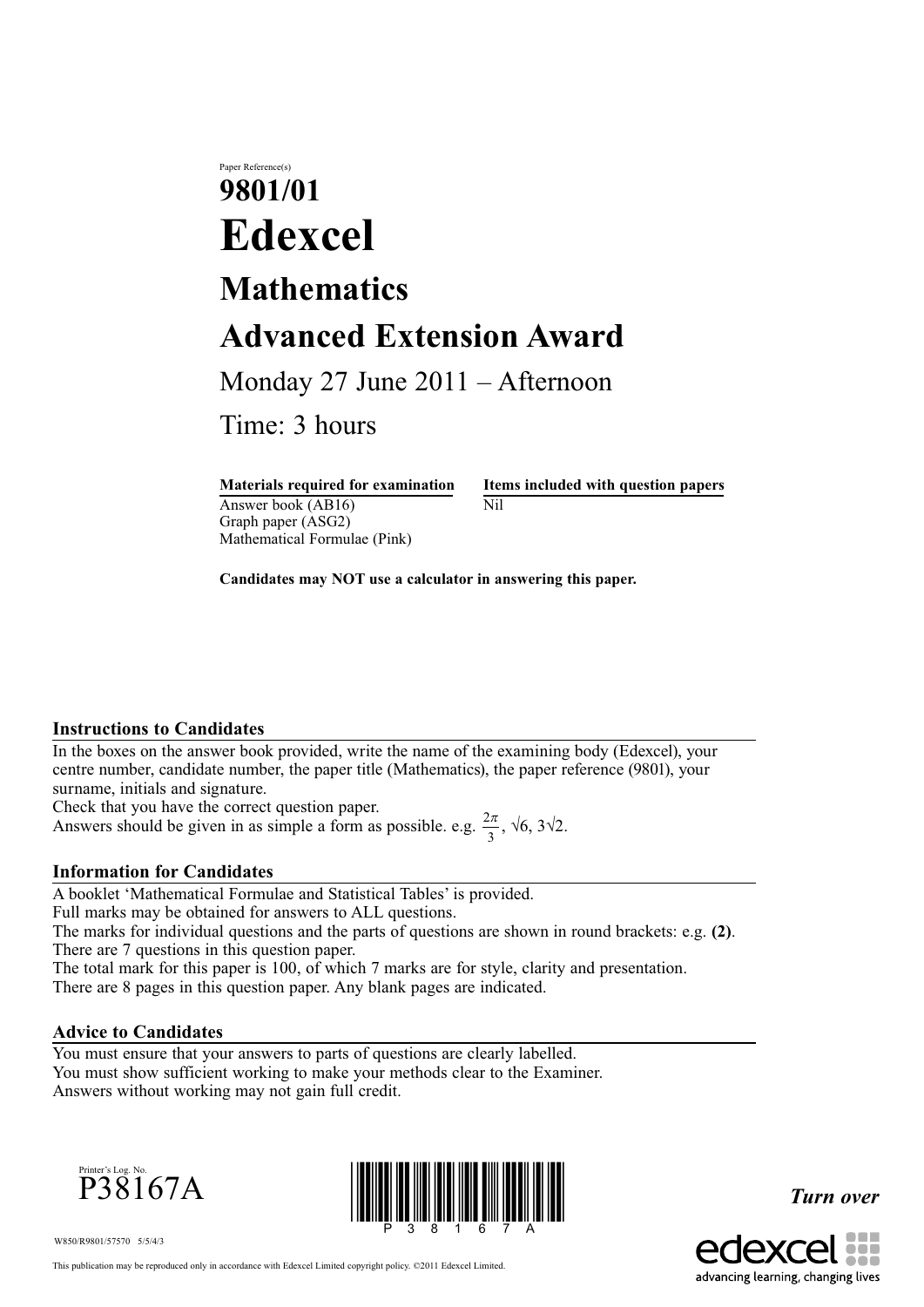**1.** Solve for  $0 \le \theta \le 180^\circ$ 

$$
\tan\left(\theta + 35^{\circ}\right) = \cot\left(\theta - 53^{\circ}\right)
$$

**(Total 4 marks)**

**(Total 7 marks)**

**(3)**

**2.** Given that

$$
\int_{0}^{\frac{\pi}{2}} \left(1 + \tan\left[\frac{1}{2}x\right]\right)^2 dx = a + \ln b
$$

find the value of *a* and the value of *b*.

# **3.** A sequence  $\{u_n\}$  is given by

$$
u_1 = k
$$
  
\n
$$
u_{2n} = u_{2n-1} \times p \qquad n \ge 1
$$
  
\n
$$
u_{2n+1} = u_{2n} \times q \qquad n \ge 1
$$

where *k*, *p* and *q* are positive constants with  $pq \neq 1$ 

(a) Write down the first 6 terms of this sequence.

(b) Show that 
$$
\sum_{r=1}^{2n} u_r = \frac{k(1+p)(1-(pq)^n)}{1-pq}
$$
 (6)

In part (c)  $[x]$  means the integer part of *x*, so for example  $[2.73] = 2$ ,  $[4] = 4$  and  $[0] = 0$ 

(c) Find 
$$
\sum_{r=1}^{\infty} 6 \times \left(\frac{4}{3}\right)^{\left[\frac{r}{2}\right]} \times \left(\frac{3}{5}\right)^{\left[\frac{r-1}{2}\right]}
$$
 (4)

**(Total 13 marks)**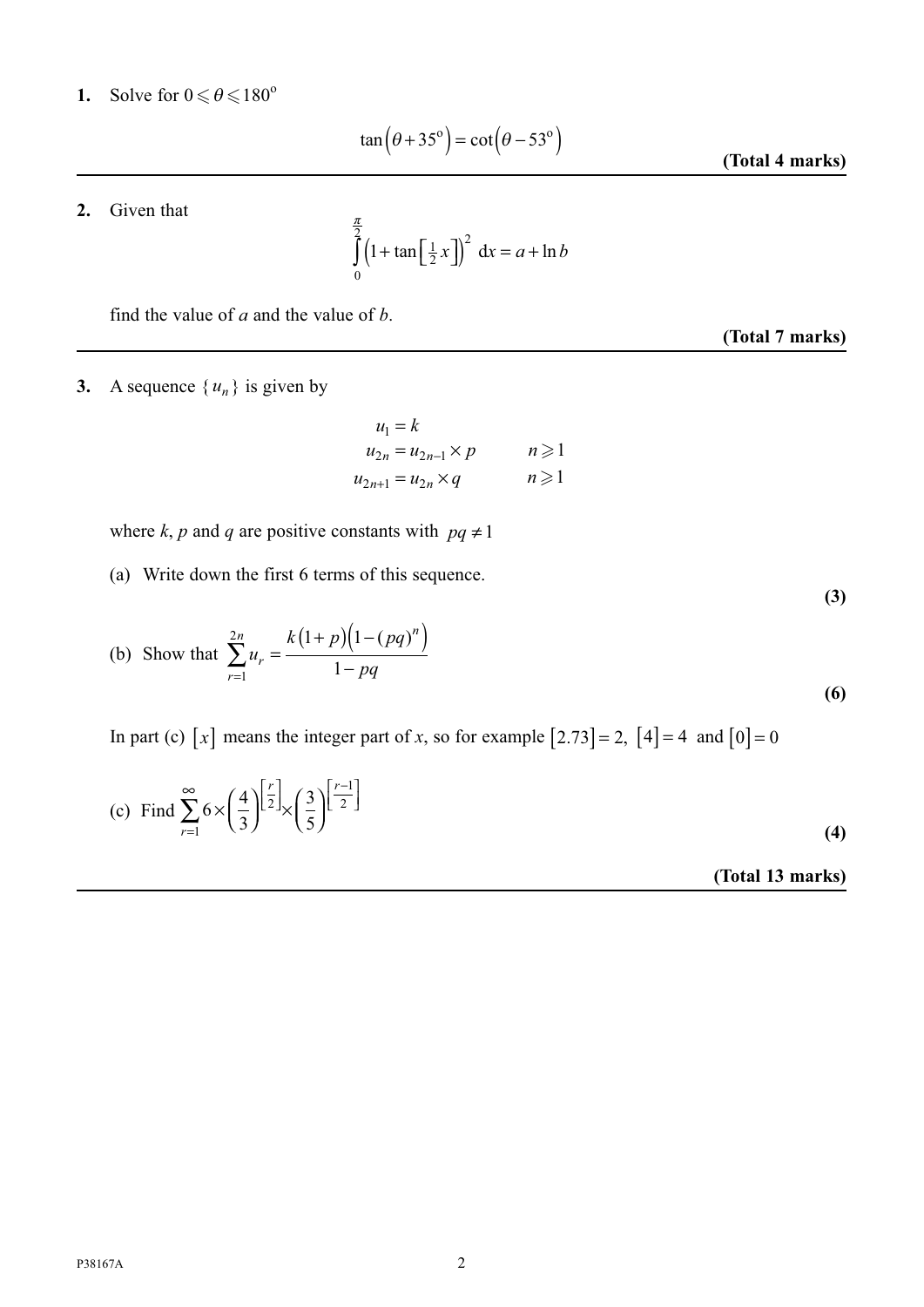**4.** The curve *C* has parametric equations

 $x = \cos^2 t$  $y = \cos t \sin t$ 

where  $0 \leq t < \pi$ 

(a) Show that *C* is a circle and find its centre and its radius.



Figure 1 shows a sketch of *C*. The point *P*, with coordinates  $(\cos^2 \alpha, \cos \alpha \sin \alpha)$ ,  $0 < \alpha < \frac{\pi}{2}$ , lies on *C*. The rectangle *R* has one side on the *x*-axis, one side on the *y*-axis and *OP* as a diagonal, where *O* is the origin.

- (b) Show that the area of *R* is  $\sin \alpha \cos^3 \alpha$
- (c) Find the maximum area of *R*, as  $\alpha$  varies.

**(7)**

**(1)**

**(Total 13 marks)**

**(5)**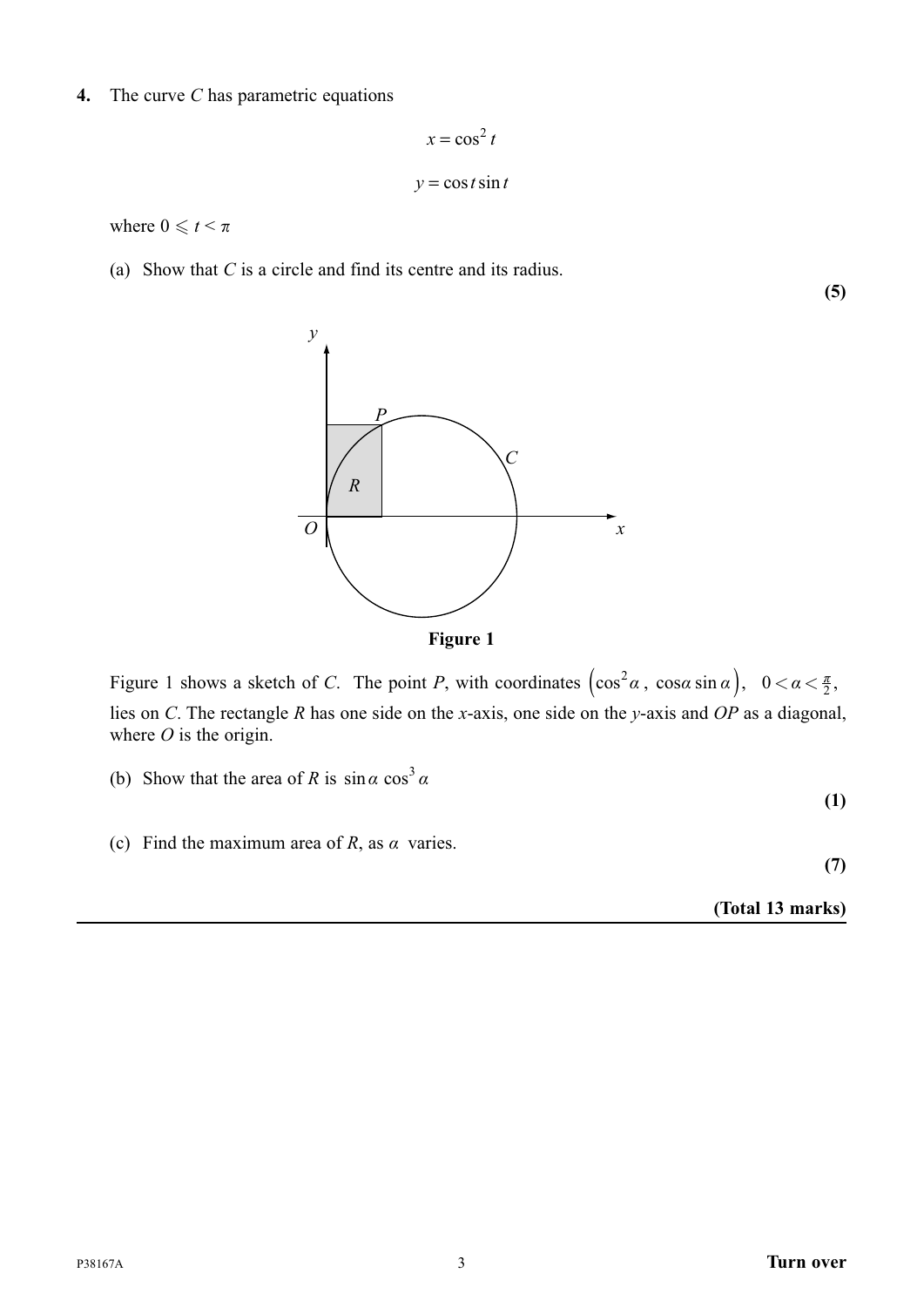

**Figure 2**

Figure 2 shows a sketch of the curve *C* with equation  $y = \frac{x^2 - 1}{x^2 - 1}$ 2 2 2 4 and  $x \neq \pm 2$ . The curve cuts the *y*-axis at *U*.

(a) Write down the coordinates of the point *U*.

The point *P* with *x*-coordinate  $a$  ( $a \ne 0$ ) lies on *C*.

(b) Show that the normal to *C* at *P* cuts the *y*-axis at the point

$$
\left(0, \left[\frac{a^2 - 2}{a^2 - 4} - \frac{(a^2 - 4)^2}{4}\right]\right)
$$
\n(6)

The circle *E,* with centre on the *y*-axis, touches all three branches of *C.*

(c) (i) Show that

$$
\left[\frac{a^2}{2(a^2-4)} - \frac{(a^2-4)^2}{4}\right]^2 = a^2 + \frac{(a^2-4)^4}{16}
$$

(ii) Hence, show that

$$
\left(a^2 - 4\right)^2 = 1
$$

(iii) Find the centre and radius of *E.*

**(10)**

**(1)**

#### **(Total 17 marks)**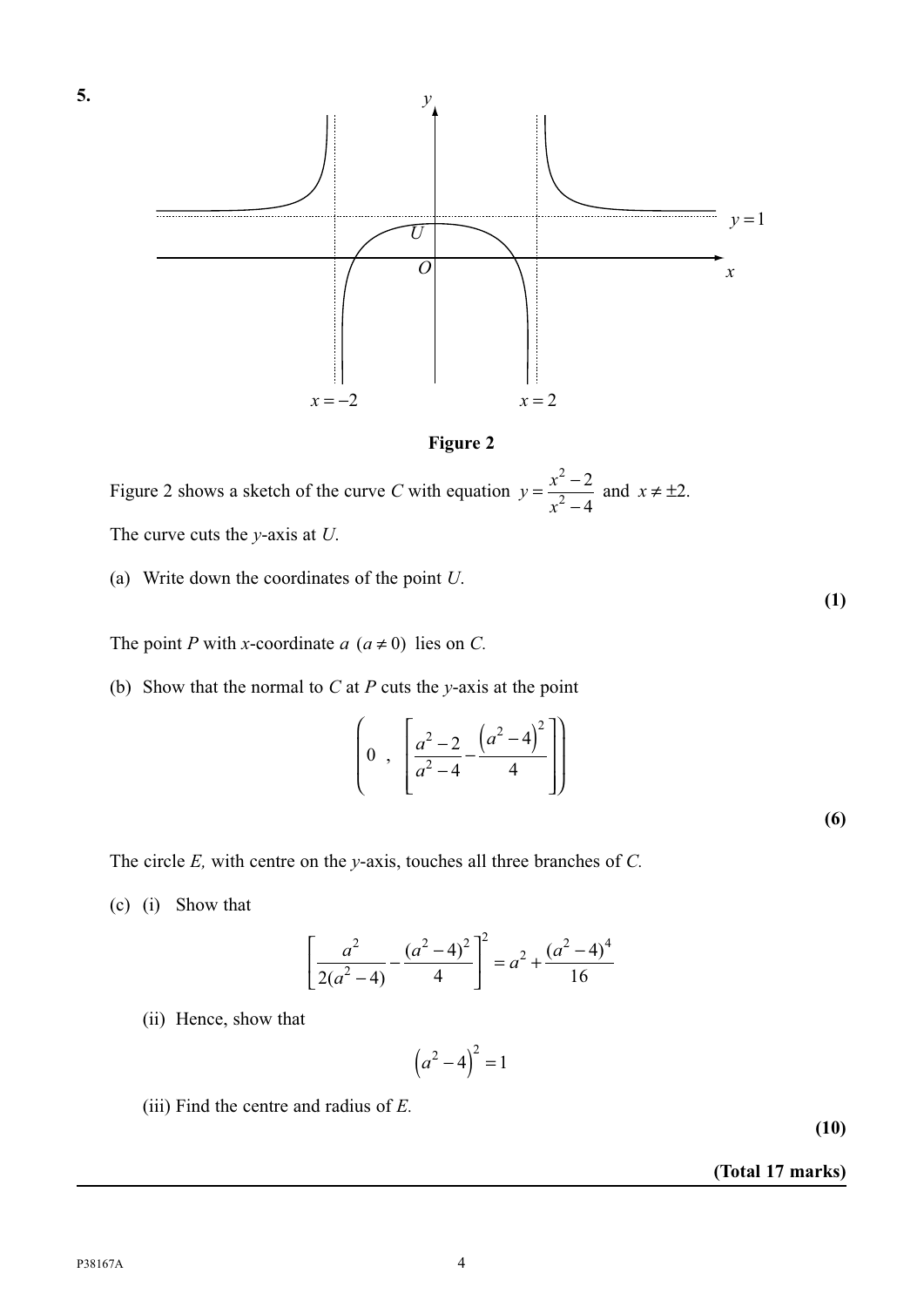#### **6.** The line *L* has equation

$$
\mathbf{r} = \begin{pmatrix} 13 \\ -3 \\ -8 \end{pmatrix} + t \begin{pmatrix} -5 \\ 3 \\ 4 \end{pmatrix}
$$

.

The point *P* has position vector ⎛ − ⎝ ⎜ ⎜ ⎞ ⎠ ⎟ ⎟ 7 2 7

The point *P*′ is the reflection of *P* in *L*.

- (a) Find the position vector of *P*′.
- (b) Show that the point *A* with position vector  $\vert$ (− ⎝ ⎜ ⎞ ⎠ 7 9 lies on *L*. 8 **(1)**
- (c) Show that angle  $PAP' = 120^\circ$ .





The point *B* lies on *L* and *APBP*′ forms a kite as shown in Figure 3.

The area of the kite is  $50\sqrt{3}$ 

- (d) Find the position vector of the point *B*.
- (e) Show that angle  $BPA = 90^{\circ}$ .

The circle *C* passes through the points  $A$ ,  $P$ ,  $P'$  and  $B$ .

(f) Find the position vector of the centre of *C*.

**(2)**

#### **(Total 19 marks)**

**(2)**

**(5)**

**(6)**

**(3)**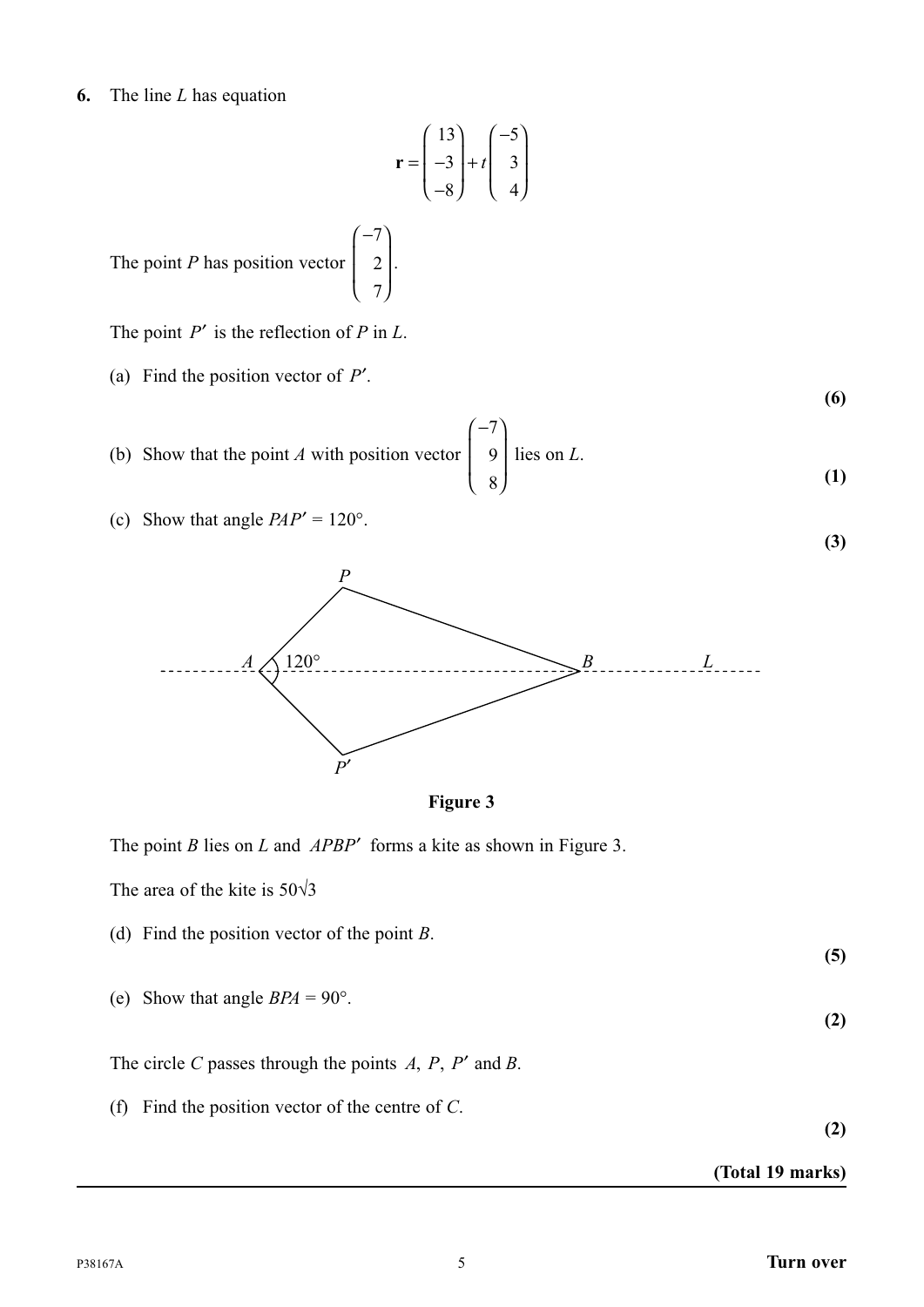

(a) Figure 4 shows a sketch of the curve with equation  $y = f(x)$ , where

$$
f(x) = \frac{x^2 - 5}{3 - x}, \quad x \in \mathbb{R}, \ x \neq 3
$$

The curve has a minimum at the point *A*, with *x*-coordinate  $\alpha$ , and a maximum at the point *B*, with *x*-coordinate *β*.

Find the value of *α*, the value of *β* and the *y-*coordinates of the points *A* and *B*.

**(5)**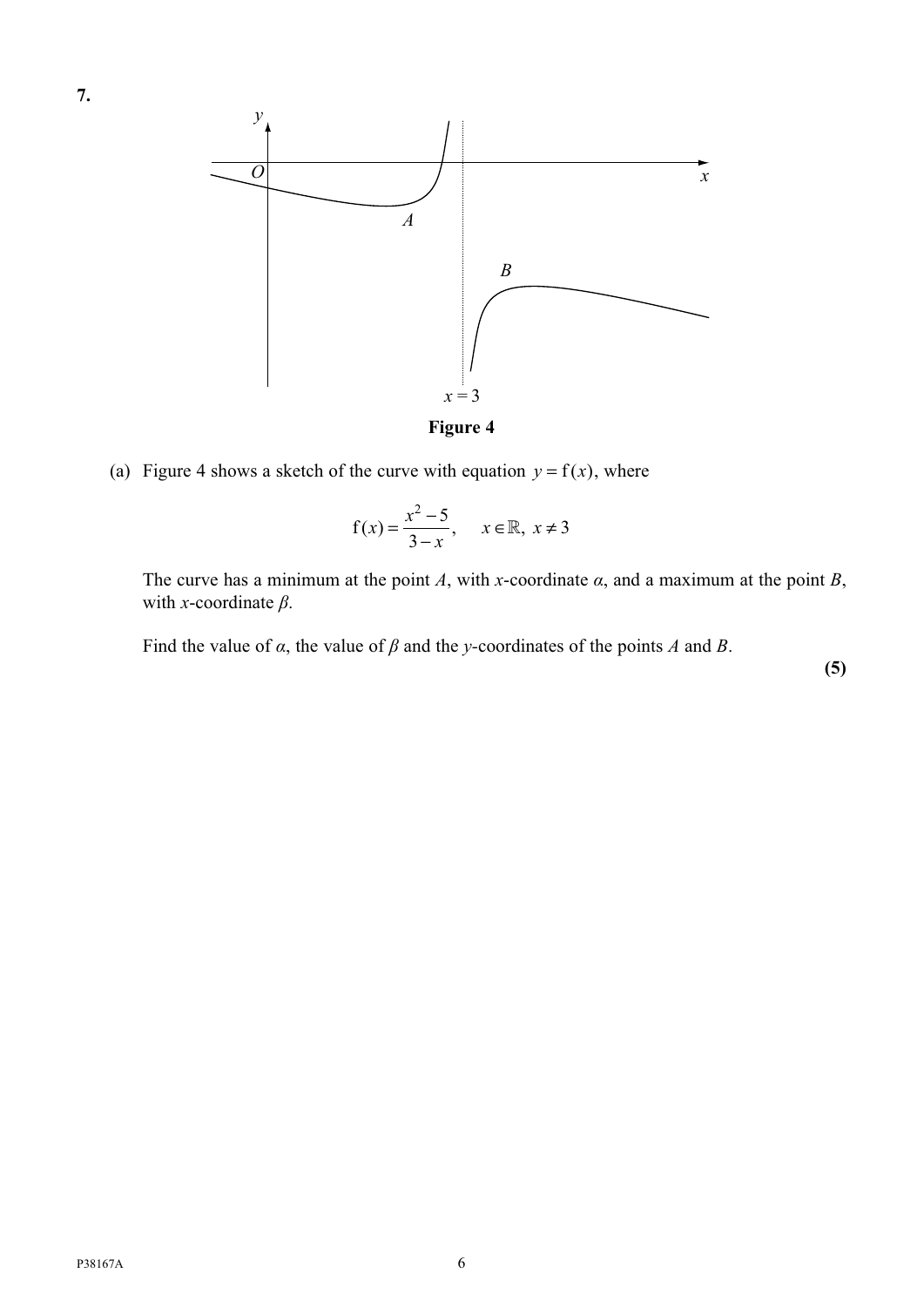(b) The functions g and h are defined as follows

$$
g: x \to x + p \qquad x \in \mathbb{R}
$$
  

$$
h: x \to |x| \qquad x \in \mathbb{R}
$$

where *p* is a constant.



**Figure 5**

Figure 5 shows a sketch of the curve with equation  $y = h(fg(x) + q)$ ,  $x \in \mathbb{R}$ ,  $x \ne 0$ , where *q* is a constant. The curve is symmetric about the *y*-axis and has minimum points at *C* and *D.*

- (i) Find the value of *p* and the value of *q*.
- (ii) Write down the coordinates of *D*.
- (c) The function m is given by

$$
m(x) = \frac{x^2 - 5}{3 - x}, \quad x \in \mathbb{R}, x \leq \alpha
$$

where  $\alpha$  is the *x*-coordinate of  $A$  as found in part (a).

- (i) Find  $m^{-1}$
- (ii) Write down the domain of  $m^{-1}$
- (iii) Find the value of *t* such that  $m(t) = m^{-1}(t)$

**(10)**

**(5)**

**(Total 20 marks)**

#### **FOR STYLE, CLARITY AND PRESENTATION: 7 MARKS TOTAL FOR PAPER: 100 MARKS**

#### **END**